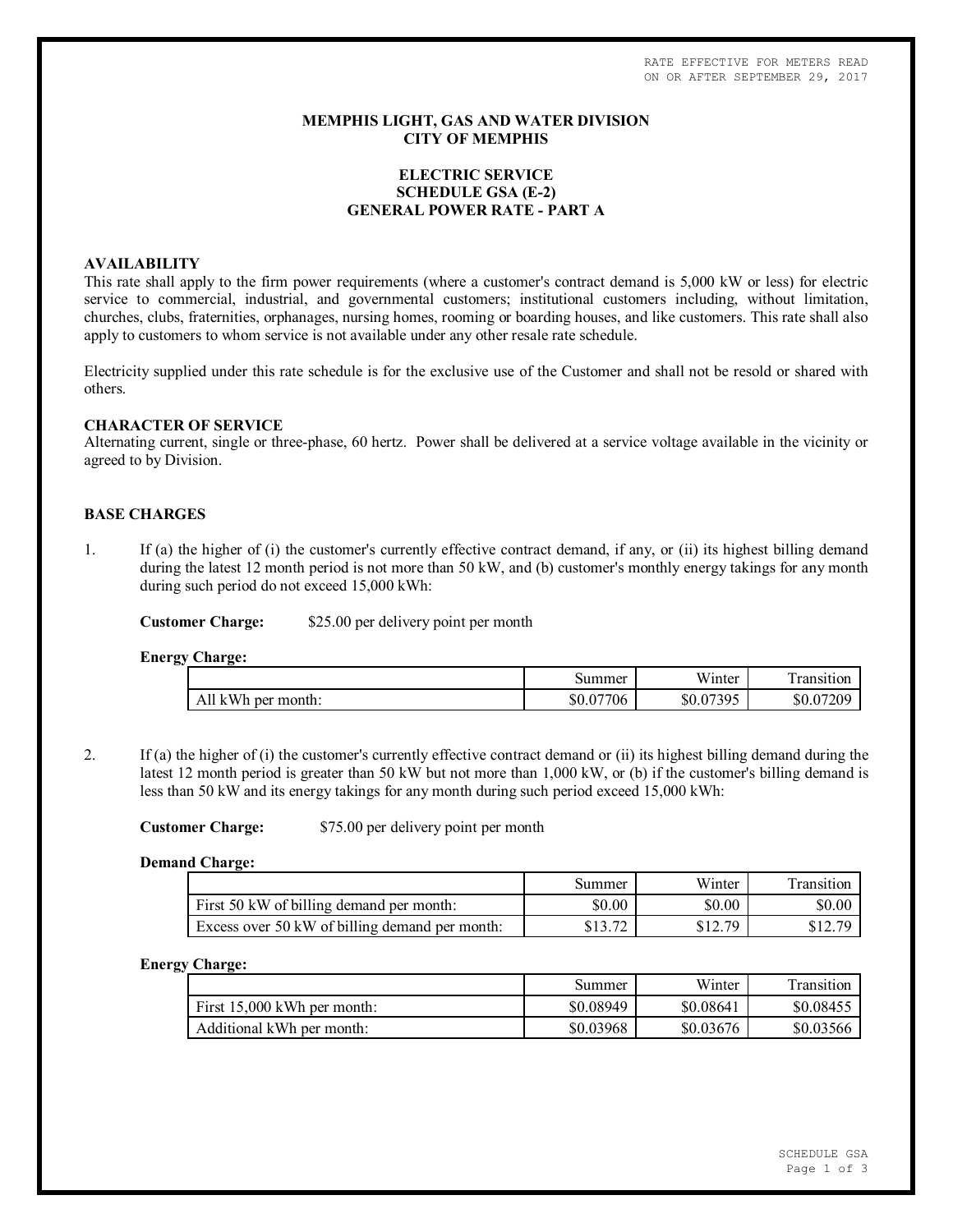3. If the higher of the customer's currently effective contract demand or its highest billing demand during the latest 12 month period is greater than 1,000 kW:

**Customer Charge:** \$300.00 per delivery point per month

### **Demand Charge:**

|                                                   | Summer  | Winter  | Transition |
|---------------------------------------------------|---------|---------|------------|
| First 1,000 kW of billing demand per month:       | \$12.73 | \$11.80 | \$11.80    |
| Excess over 1,000 kW of billing demand per        |         |         |            |
| month:                                            | \$12.57 | \$11.64 | \$11.64    |
| Excess of billing demand over the higher of 2,500 |         |         |            |
| kW or the customer's contract demand per month:   | \$12.57 | \$11.64 | \$11.64    |

### **Energy Charge:**

|                       | Summer    | <b>TTT</b><br>Winter | <u>та</u><br>ransition |
|-----------------------|-----------|----------------------|------------------------|
| All kWh<br>per month: | \$0.04466 | \$0.04175            | \$0.04065              |

# **DETERMINATION OF SEASONAL PERIODS**

Summer Period shall mean the June, July, August, and September billing months. Winter Period shall mean the December, January, February, and March billing months. Transition Period shall mean the April, May, October, and November billing months.

# **TENNESSEE VALLEY AUTHORITY FUEL COST AND PURCHASED POWER ADJUSTMENT RIDER**

The above rates are subject to adjustment under the provisions of the Tennessee Valley Authority Fuel Cost and Purchased Power Adjustment Rider.

### **ADJUSTMENT**

The base demand and energy charges shall be increased or decreased in accordance with the current Adjustment Addendum published by TVA. (In addition, such charges shall be increased or decreased to correspond to increases or decreases determined by TVA in the value of the hydro generation benefit allocated to residential customers.)

# **DETERMINATION OF DEMAND**

Division shall meter the demand in kW of all customers having loads in excess of 50 kW. The metered demand for any month shall be the highest average during any 30-consecutive-minute period of the month of the load metered in kW. The measured demand for any month shall be the higher of the highest average during any 30 consecutive-minute period of the month of (a) the load metered in kW or (b) 85 percent of the load in kVA plus an additional 10 percent for that part of the load over 5,000 kVA, and such measured demand shall be used as the billing demand, except that the billing demand for any month shall in no case be less than 30 percent of the higher of the currently effective contract demand or the highest billing demand established during the preceding 12 months.

### **MINIMUM MONTHLY BILL**

The monthly bill under this rate schedule shall not be less than the sum of (a) the base customer charge, (b) the base demand charge, as adjusted, applied to the customer's billing demand, and (c) the base energy charge, as adjusted, applied to the customer's energy takings; provided, however, that, under 2 of the Base Charges, the monthly bill shall in no event be less than the sum of (a) the base customer charge and (b) 20 percent of the portion of the base demand charge, as adjusted, applicable to the second block (excess over 50 kW) of billing demand, multiplied by the higher of the customer's currently effective contract demand or its highest billing demand established during the preceding 12 months.

Division may require minimum bills higher than those stated above.

# **SEASONAL SERVICE**

Customers who contract for service on a seasonal basis shall be limited to 2,500 kW and shall pay the above charges, as adjusted, plus an additional seasonal use charge equal to  $(1)$  \$0.0136 per kWh per month under 1 of the Base Charges,  $(2)$  the